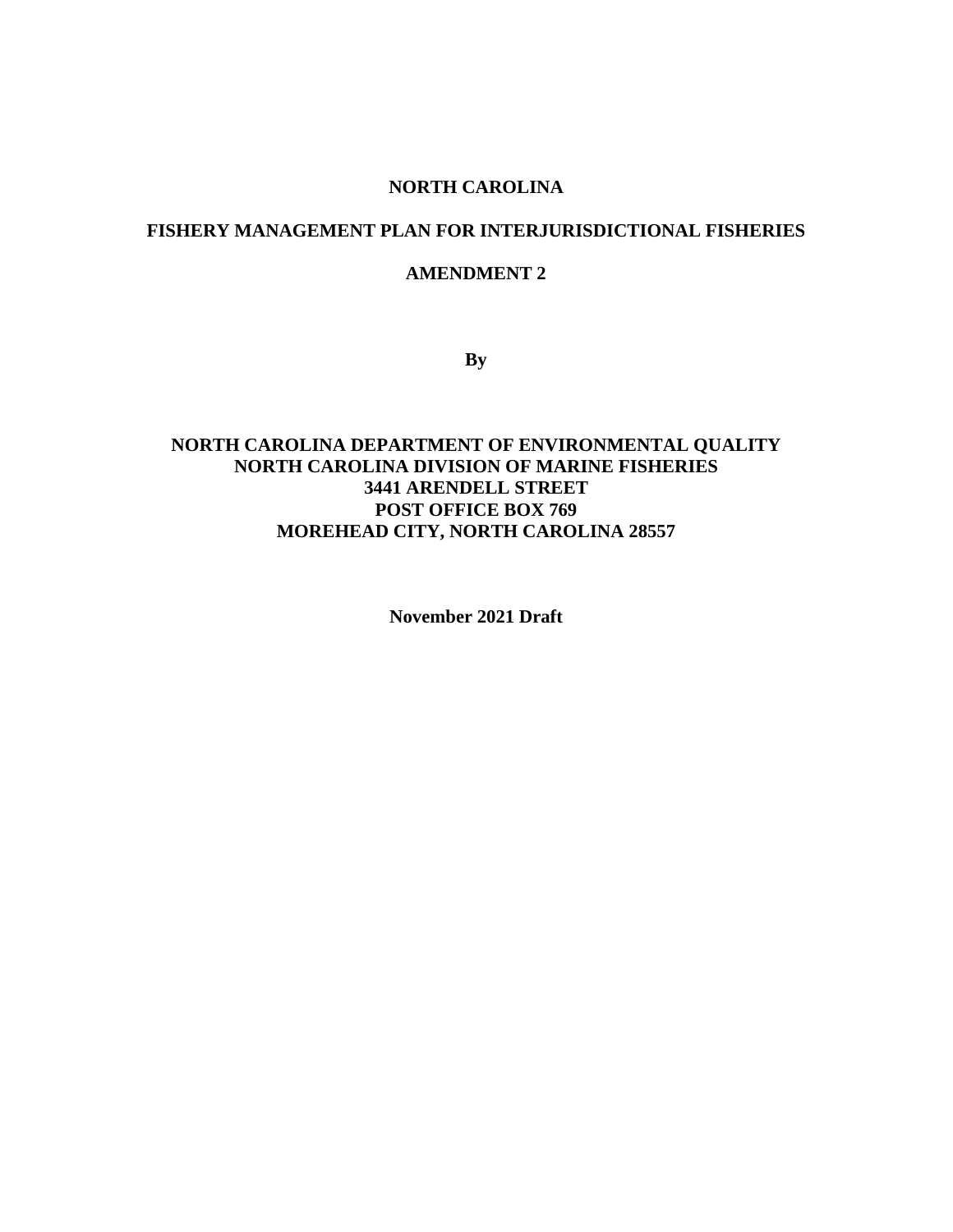This document may be cited as:

NCDMF (North Carolina Division of Marine Fisheries). 2022. North Carolina Interjurisdictional Fishery Management Plan, Draft Amendment 2. North Carolina Division of Marine Fisheries, Morehead City, North Carolina. XX pp.

**Disclaimer:** Information in this Fishery Management Plan may have changed since publication based on updates to source documents.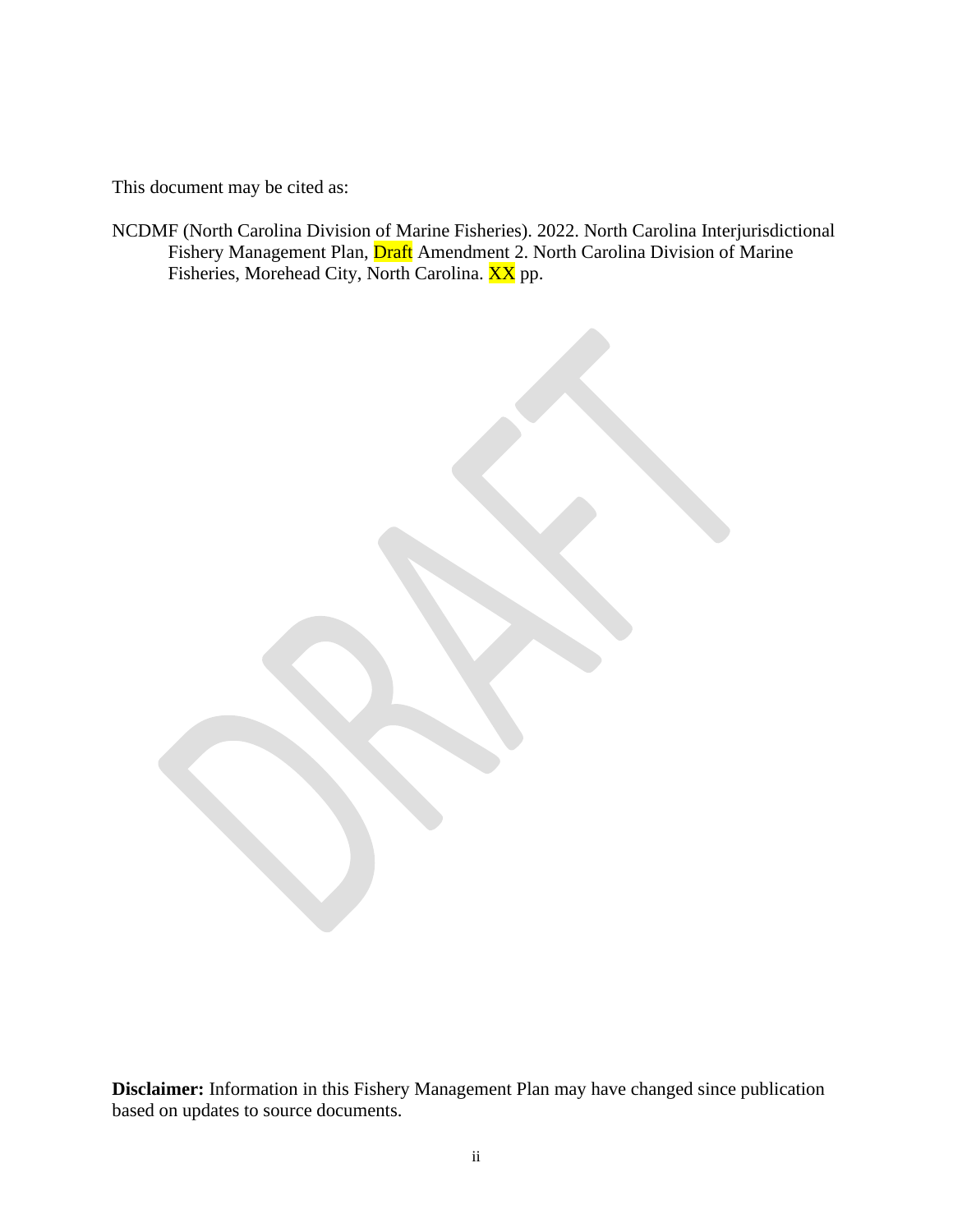#### ACKNOWLEDGEMENTS

The 2022 N.C. Fishery Management Plan (FMP) for Interjurisdictional Fisheries was developed by the N.C. Department of Environmental Quality (DEQ) Division of Marine Fisheries (DMF) under the direction of the N.C. Marine Fisheries Commission (MFC) with advice from the Finfish Advisory Committee (AC; which served as the FMP AC) and the DMF Plan Development Team (PDT), all who contributed their time and knowledge to this document.

#### Finfish Advisory Committee

Thomas Brewer Jeff Buckel Brent Fulcher Randy Proctor Tom Roller, Chair Sam Romano, Vice Chair Ken Seigler William Tarplee Scott Whitley Sara Winslow

Plan Development Team

Chris Batsavage Corrin Flora Tina Moore Lee Paramore Steve Poland Jason Rock – Lead Katy West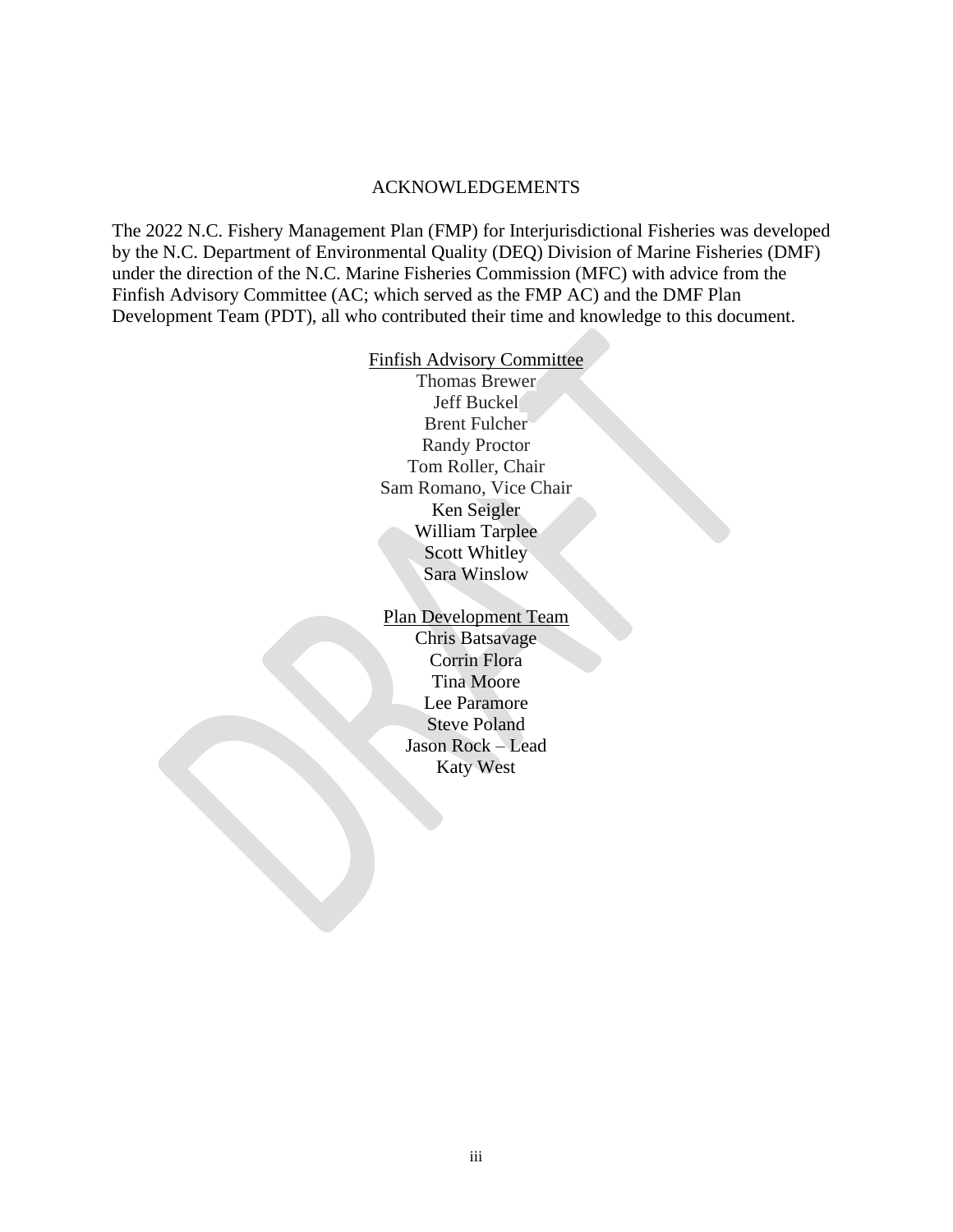# **TABLE OF CONTENTS**

<span id="page-3-0"></span>

| COORDINATION OF FMP DEVELOPMENT WITH THE N.C. MARINE FISHERIES |  |
|----------------------------------------------------------------|--|
|                                                                |  |
|                                                                |  |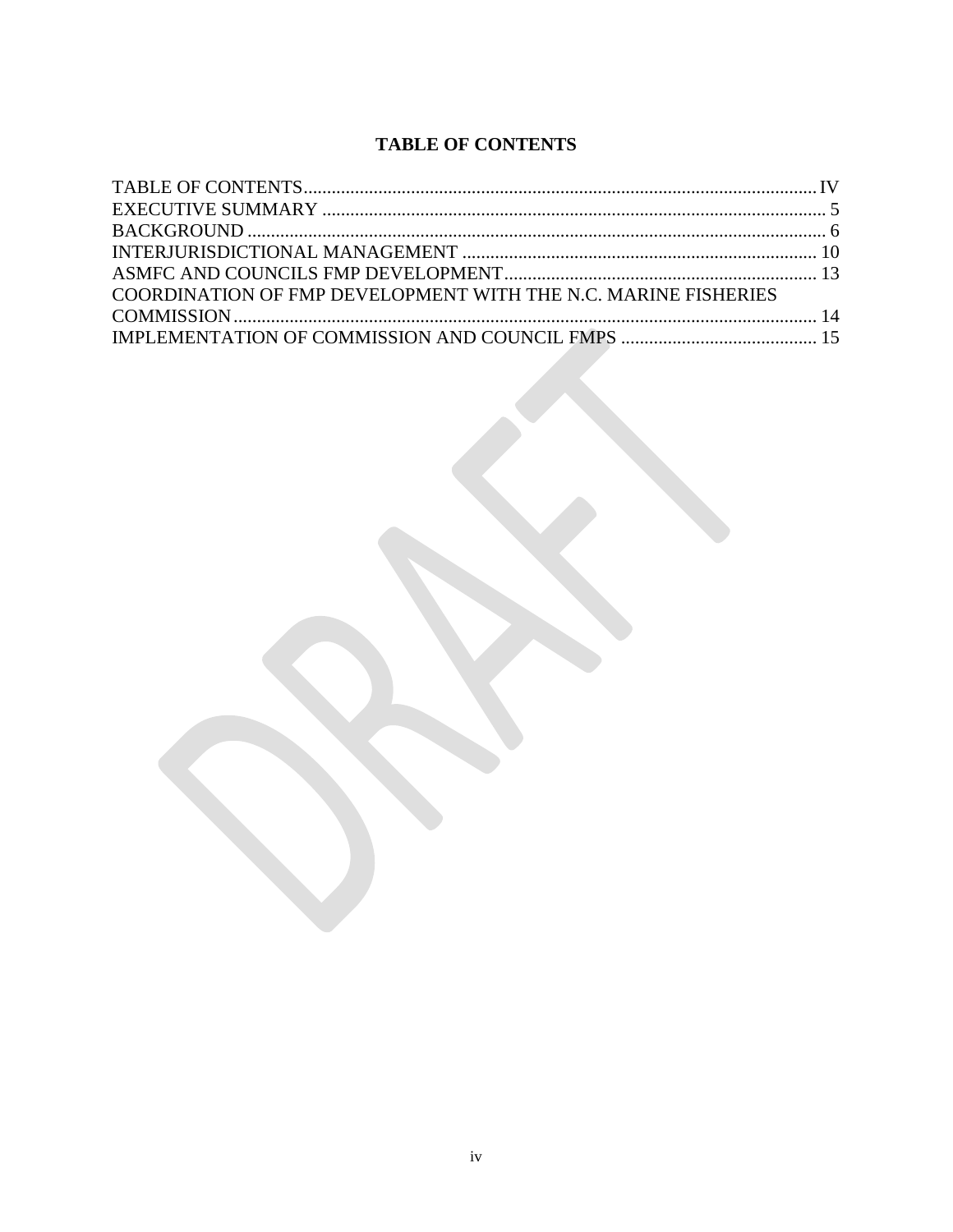# **EXECUTIVE SUMMARY**

<span id="page-4-0"></span>Will be complete when final.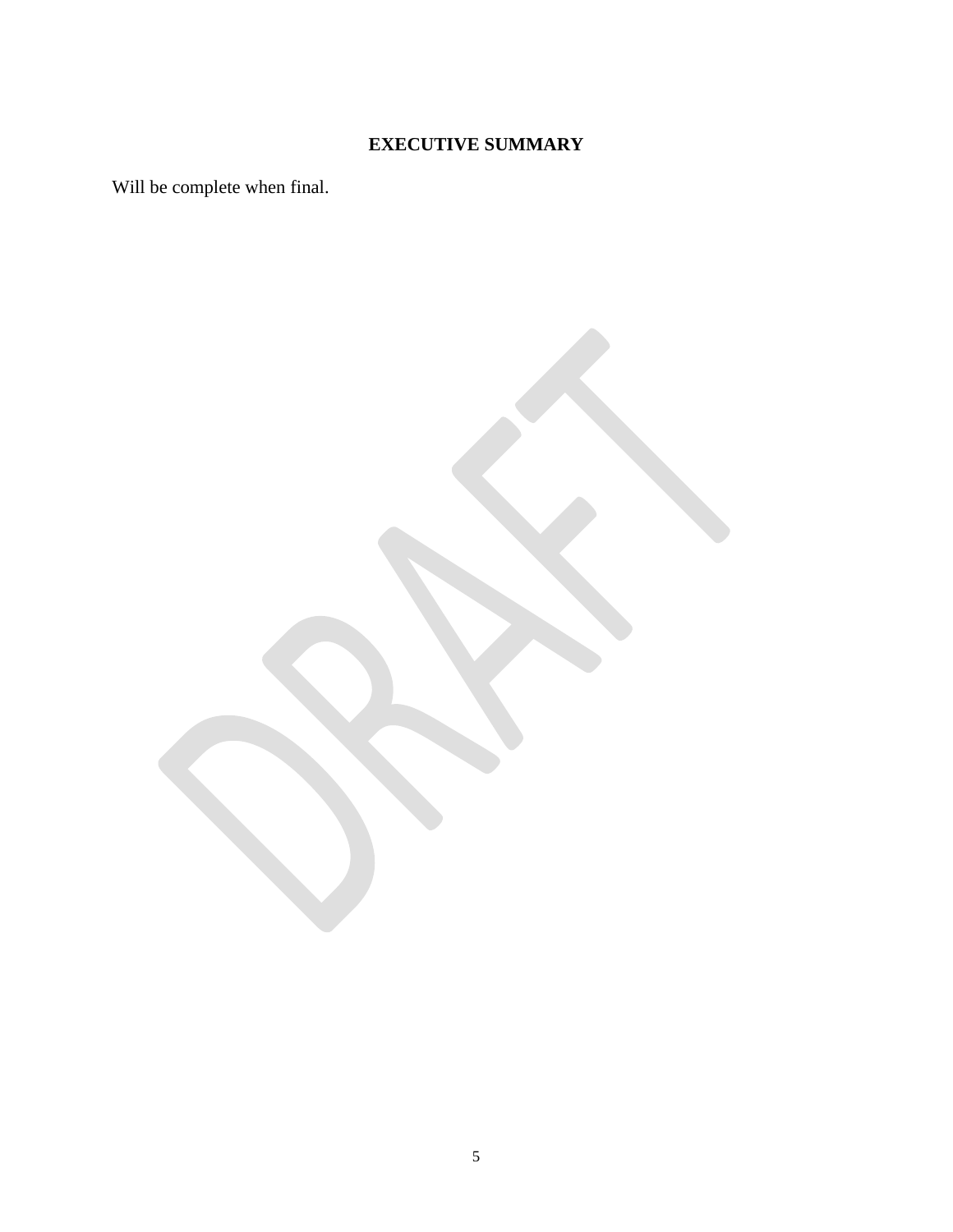# <span id="page-5-0"></span>**BACKGROUND**

The [original N.C. Fisheries Management Plan \(FMP](https://deq.nc.gov/about/divisions/marine-fisheries/public-information-and-education/managing-fisheries/fmp#interjurisdictional-species) or Plan) for Interjurisdictional Fisheries was approved in September 2002, amended in 2008, and updated in 2015. The purpose of the Plan is to adopt management measures consistent with N.C. law, within approved FMPs by the Atlantic States Marine Fisheries Commission (ASMFC) and the South Atlantic and Mid-Atlantic fishery management councils (SAFMC and MAFMC, respectively) by reference as minimum standard. The purpose of the Plan is for the State to maintain compliance or compatibility with approved ASMFC and Council FMPs; to reduce duplication of effort between State, ASMFC, and Council FMPs; and foster improved communication between the MFC, its advisory committees, and the ASMFC and Councils.

The N.C. Fisheries Reform Act of 1997 (FRA) requires the Department of Environmental Quality (DEQ) to prepare FMPs for adoption by the Marine Fisheries Commission (MFC) for all commercially or recreationally significant species or fisheries that make up North Carolina's marine or estuarine resources. State FMPs are developed and drafted by the Division of Marine Fisheries (DMF) on behalf of the DEQ. For many interjurisdictional (migratory) species of commercial or recreational significance to North Carolina, FMPs have been developed and implemented by the compact of states under the ASMFC or the federal Councils. The goal of these plans, established under the [Atlantic Coastal Fisheries Cooperative Management Act](http://www.asmfc.org/uploads/file/ACFCMA.pdf) (ACFCMA; ASMFC FMPs) and the [Magnuson Stevenson Act](https://www.fisheries.noaa.gov/resource/document/magnuson-stevens-fishery-conservation-and-management-act) (MSA; federal Councils FMPs), are similar to the goals of the FRA to "ensure long-term viability" of these fisheries. For the purposes of this plan, managing for sustainable harvest as defined in the FRA is synonymous to targets defined in each of the ASMFC and Council FMPs.

N.C. General Statutes (N.C.G.S.) acknowledge overlapping authority and define the hierarchy of authority between the State, ASMFC, SAFMC, and MAFMC. Management measures established by the MFC must be consistent for fisheries where the ASMFC and Councils have primary jurisdiction. N.C.G.S. §113-182 clarifies that regulation of fish and fisheries in the Atlantic Ocean out to the limit of the federal Exclusive Economic Zone (EEZ) should be consistent with the MSA. Additionally, Article 19 of Chapter 113 of the N.C. General Statutes (N.C.G.S. §§113- 251 through 113-258) fully incorporates the ASMFC compact. ASMFC and Council FMPs adopted by the MFC through the N.C. FMP for Interjurisdictional Fisheries are held to all standards established in N.C.G.S. §113-182.1 and associated policies.

The intent of this FMP is to provide the policy instrument so management measures contained in approved FMPs developed through the ASMFC and Council processes can be implemented in the state waters of North Carolina and define the roles and powers of the MFC and DMF in those processes. All FMPs and amendments are maintained electronically on the [DMF,](https://deq.nc.gov/about/divisions/marine-fisheries) [ASMFC,](http://www.asmfc.org/) [SAFMC,](https://safmc.net/) or [MAFMC](https://www.mafmc.org/) websites.

### MANAGEMENT AUTHORITY

Fisheries management along the United States East Coast has overlapping authorities (Figure 1). The ASMFC consists of 15 states from Maine through the east coast of Florida and is governed by the ACFCMA. The ASMFC adopts plans for interjurisdictional species that have fisheries that occur primarily in state waters, 0-3 nautical miles offshore. However, there are species and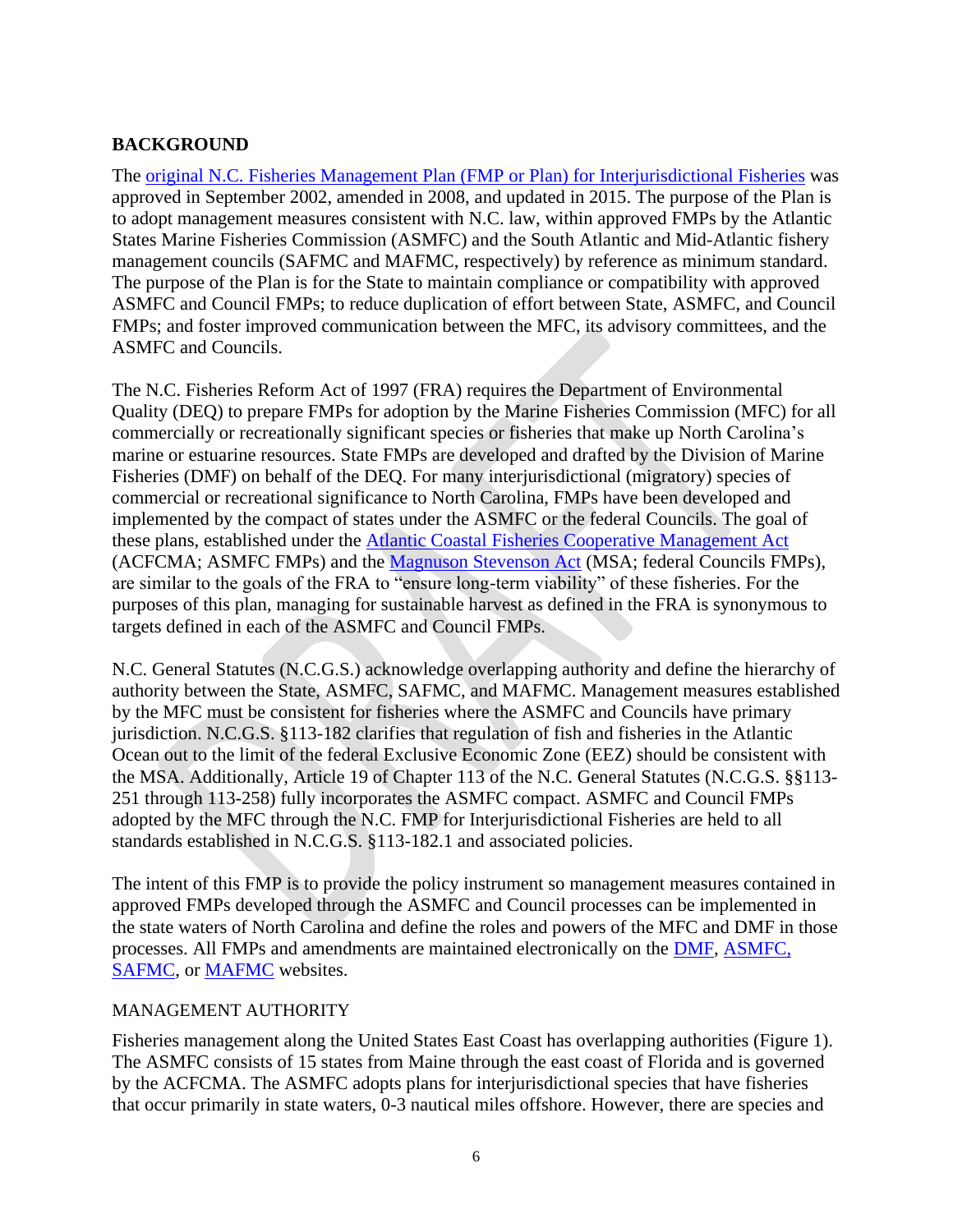species groups jointly managed between the ASMFC and the Councils. Under the MSA fisheries are managed from 3-200 nautical miles offshore; the SAFMC manages from North Carolina through the east coast of Florida and the MAFMC manages from New York through Virginia. Although the SAFMC has primary management authority over federal waters off the coast of North Carolina, North Carolina is an active, voting member on the ASMFC, SAFMC, and MAFMC. In addition, the management unit for a Council-managed FMP can extend beyond the Council's range based on stock distribution. The MFC manages the state internal estuarine and ocean waters offshore to 3 nautical miles.



Figure 1. Management authorities of state (0-3 nautical miles) and federal (3-200 nautical miles) waters of the United States East Coast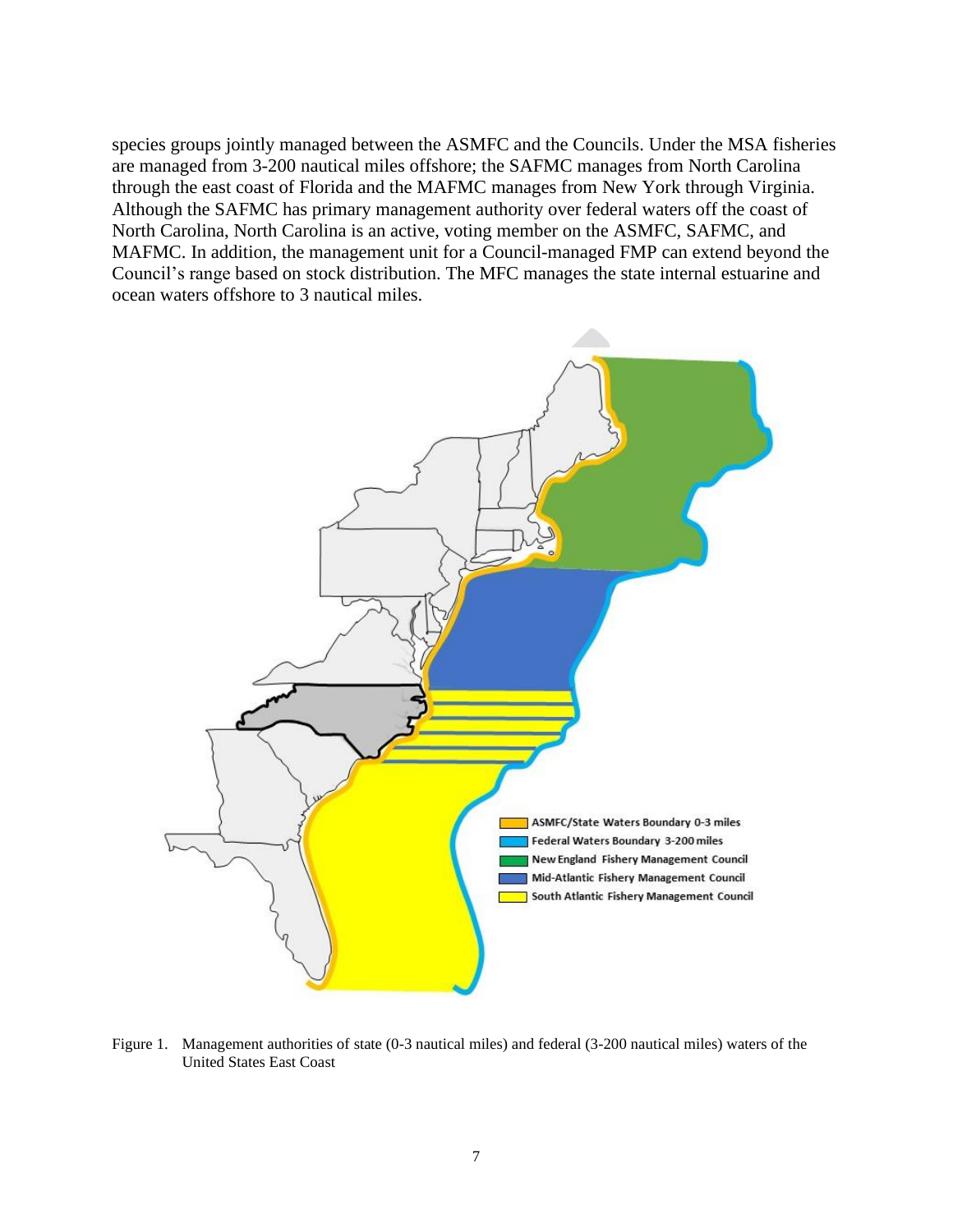The ACFCMA and the MSA grant the authority for management of coastal, interjurisdictional fisheries to the ASMFC and the Councils. These acts provide standards for the preparation and implementation of FMPs that will achieve and maintain sustainable harvest in coastal fisheries.

Participation by the State is critical to ensure N.C. fishermen and fisheries resources are considered and adequately protected. Through DMF staff, ASMFC and Council members, and citizen advisors, North Carolina participates fully in the development of interjurisdictional FMPs that impact N.C. commercial and recreational fisheries. This includes voting on fishery management plans, strategies, and measures.

Several N.C. General Statutes deal with the adoption of federal regulations developed under the authority of the ASMFC or adopted through federal Councils by the Secretary of Commerce. N.C.G.S. §150B-21.6 states "an agency may incorporate the following material by reference in a rule without repeating the text of the referenced material: . . . (2) All or part of a code, standard, or regulation adopted by another agency, the federal government, or a generally recognized organization or association." N.C.G.S. §113-228 states that the MFC "in its discretion may by reference in its rules adopt relevant provisions of federal laws and regulations as State rules." Additionally, this statute provides for the MFC to be "exempt from any conflicting limitations in G.S. 150B-21.6 so that it may provide for automatic incorporation by reference into its rules of future changes within any particular set of federal laws or regulations relating to some subject clearly within the jurisdiction of the Department."

N.C.G.S. §143B-289.51 and N.C.G.S. §143B-289.52 provide authority for the MFC to advise the State regarding ocean and marine fisheries within the jurisdiction of the ASMFC and federal Councils, to manage or regulate fishing in the Atlantic Ocean, and to adopt relevant State rules for compliance or compatibility with or implementation of ASMFC or Council FMPs. Consequently, the DMF and MFC have the authority to develop an FMP that adopts ASMFC and federal Council plans by reference.

### MANAGEMENT UNIT: FINFISH STOCKS MANAGED BY THE COUNCILS AND **COMMISSION**

The management unit comprises all finfish species managed by ASMFC and Council FMPs that are commercially or recreationally significant finfish species for North Carolina, as described in N.C.G.S. §113-182.1, or where there are overriding finfish species compliance requirements the State must adhere to in state waters, such as threatened or endangered species. Table 1 summarizes the finfish species or species groups managed under the N.C. FMP for Interjurisdictional Fisheries as of this amendment. Finfish species may be added to or removed from ASMFC or Council FMPs between comprehensive reviews of the N.C. FMP for Interjurisdictional Fisheries. If a finfish species of importance to the State is added to an ASMFC or Council FMP, that change is automatically incorporated into the N.C. FMP for Interjurisdictional Fisheries by reference. MFC Rule 15A NCAC 03M .0512 grants proclamation authority to comply with ASMFC or Council FMPs. If a finfish species is removed from an ASMFC or Council FMP, the authority is no longer in place to manage the species via MFC Rule 15A NCAC 03M .0512. Management measures must then be implemented by an existing species-specific rule, or a new rule must be adopted to manage the finfish species in State waters. Updates will be made to Table 1 as needed in the annual DMF FMP Review document and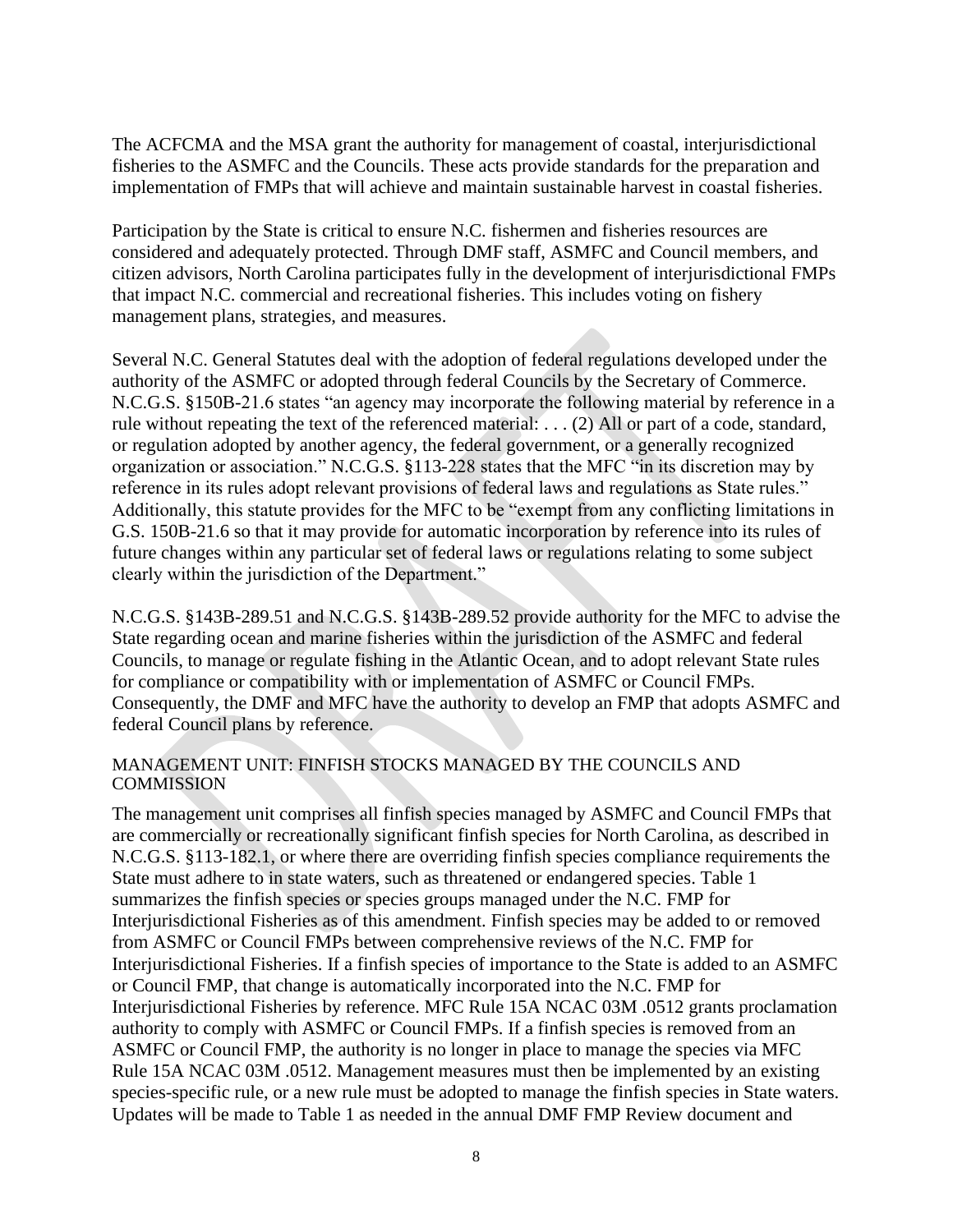during future comprehensive reviews of this plan to document finfish species added to or removed from the management unit covered by this FMP.

Table 1. Management Unit. Finfish species or species groups managed under the jurisdiction of the ASMFC, South and/or Mid-Atlantic fishery management councils and the N.C. MFC that are included in this Plan. Click on the "X" to go to the species management website.

|                                       |                         | South Atlantic | Mid-Atlantic |                         |
|---------------------------------------|-------------------------|----------------|--------------|-------------------------|
|                                       | <b>Atlantic States</b>  | Fishery        | Fishery      | North Carolina          |
|                                       | <b>Marine Fisheries</b> | Management     | Management   | <b>Marine Fisheries</b> |
| Species or species group              | Commission              | Council        | Council      | Commission              |
| American Eel                          | X                       |                |              |                         |
| <b>Atlantic Croaker</b>               | X                       |                |              |                         |
| <b>Atlantic Menhaden</b>              | X                       |                |              |                         |
| <b>Atlantic Striped Bass</b>          | X                       |                |              | X                       |
| Atlantic Sturgeon <sup>2</sup>        | X                       |                |              |                         |
| <b>Black Drum</b>                     | X                       |                |              |                         |
| <b>Black Sea Bass - North of Cape</b> | X                       |                | X            |                         |
| <b>Hatteras</b>                       |                         |                |              |                         |
| <b>Bluefish</b>                       | X                       |                | $\mathbf X$  |                         |
| Cobia                                 | X                       |                |              |                         |
| Red Drum                              | $\overline{\mathbf{X}}$ |                |              | X                       |
| <b>River Herring</b>                  | X                       |                |              | X                       |
| <b>Scup - North of Cape Hatteras</b>  | X                       |                | X            |                         |
| Shad                                  | X                       |                |              |                         |
| <b>Sharks</b>                         | X                       |                |              |                         |
| <b>Spanish Mackerel</b>               | X                       | X              |              |                         |
| <b>Spiny Dogfish</b>                  | $\overline{\mathbf{X}}$ |                | X            |                         |
| Spot                                  | X                       |                |              |                         |
| <b>Spotted Seatrout</b>               | X                       |                |              | X                       |
| <b>Summer Flounder</b>                | $\mathbf X$             |                | X            |                         |
| Tautog                                | X                       |                |              |                         |
| Weakfish                              | X                       |                |              |                         |
| Dolphin/Wahoo                         |                         | X              |              |                         |
| <b>King Mackerel</b>                  |                         | X              |              |                         |
| <b>Snapper Grouper Complex</b>        |                         | X              |              |                         |
| (includes Black Sea Bass -            |                         |                |              |                         |
| South of Cape Hatteras) <sup>1</sup>  |                         |                |              |                         |
| <b>Monkfish</b>                       |                         |                | X            |                         |

<sup>1</sup> Includes 51 different species <sup>2</sup>Listed as endangered under the ESA.

**Bold** Species or species groups require federal permits for commercial and/or for-hire fishermen fishing in federal waters.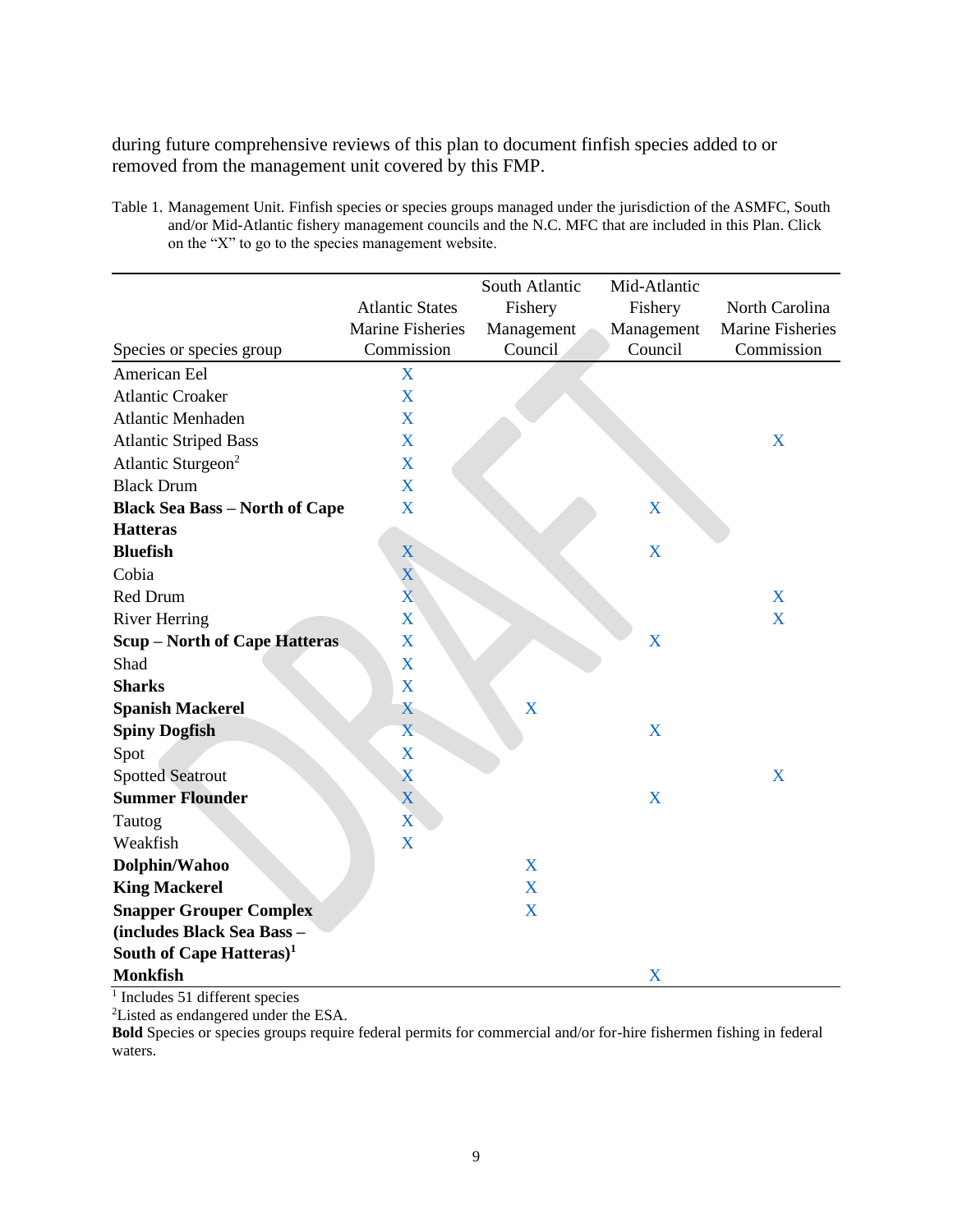### GOAL AND OBJECTIVES

The goal of the N.C. FMP for Interjurisdictional Fisheries is to adopt FMPs, consistent with N.C. law, approved by the ASMFC or Councils by reference and implement corresponding fishery regulations in North Carolina to provide compliance or compatibility with approved FMPs and amendments, now and in the future. To achieve this goal, the following objectives shall be met:

- 1. Participate fully, consistent with N.C. law, in all levels (advisory panels, technical committees, stock assessment subcommittees, plan development and review teams, management boards, monitoring committees, and other committees) of the ASMFC and Council processes for developing FMPs and amendments through appropriately informed DMF staff, MFC members, citizen advisors, and the public at large.
- 2. Adopt management measures appropriate for N.C. coastal waters to implement measures approved by the ASMFC or promulgated by the Secretary of Commerce necessary to implement FMPs and achieve the sustainable harvest for ASMFC- and Council-managed species.
- 3. Promote education and public information to help identify the causes and nature of problems in the fish stocks managed by the ASMFC or Councils, their habitat and fisheries, and the rationale for management efforts to solve these problems.
- 4. Develop and implement a management and regulatory process that provides adequate resource protection and considers the needs of all user groups.

# <span id="page-9-0"></span>**INTERJURISDICTIONAL MANAGEMENT**

Ideally, all measures to conserve the marine and estuarine resources of North Carolina would be developed and implemented solely under the State FRA FMP process. However, state and federal authorities and initiatives overlap for many interjurisdictional species. This FMP describes the overlap and hierarchy of authority defined in N.C.G.S. to implement management of interjurisdictional species among federal, interstate, and state management authorities.

### ATLANTIC STATES MARINE FISHERIES COMMISSION AND THE ATLANTIC COASTAL FISHERIES COOPERATIVE MANAGEMENT ACT

The [ASMFC](https://www.asmfc.org/) is an interstate compact ratified in 1942 to manage shared migratory fisheries resources from Maine to Florida. The ASMFC mission is "to promote the better utilization of the fisheries, marine, shell and diadromous, of the Atlantic seaboard through the development of cohesive fishery management plans along the Atlantic coast, rather than disparate state-specific plans for the same species." The Commission's [Interstate Fisheries Management Program](http://www.asmfc.org/fisheries-management/program-overview) (ISFMP) began in 1981. The goal of the program is to promote cooperative management through interstate FMPs.

The ISFMP operates under the direction of the ISFMP Policy Board and the species management boards. The ISFMP Policy Board is composed of one representative from each member state, the District of Columbia, the Potomac River Fisheries Commission, National Oceanic and Atmospheric Administration (NOAA) Fisheries, and United States Fish and Wildlife Service (USFWS). The Policy Board provides overall guidance and ensures consistency with the ISFMP Charter and between FMPs. The species management boards consider and approve the development and implementation of FMPs, including the integration of scientific information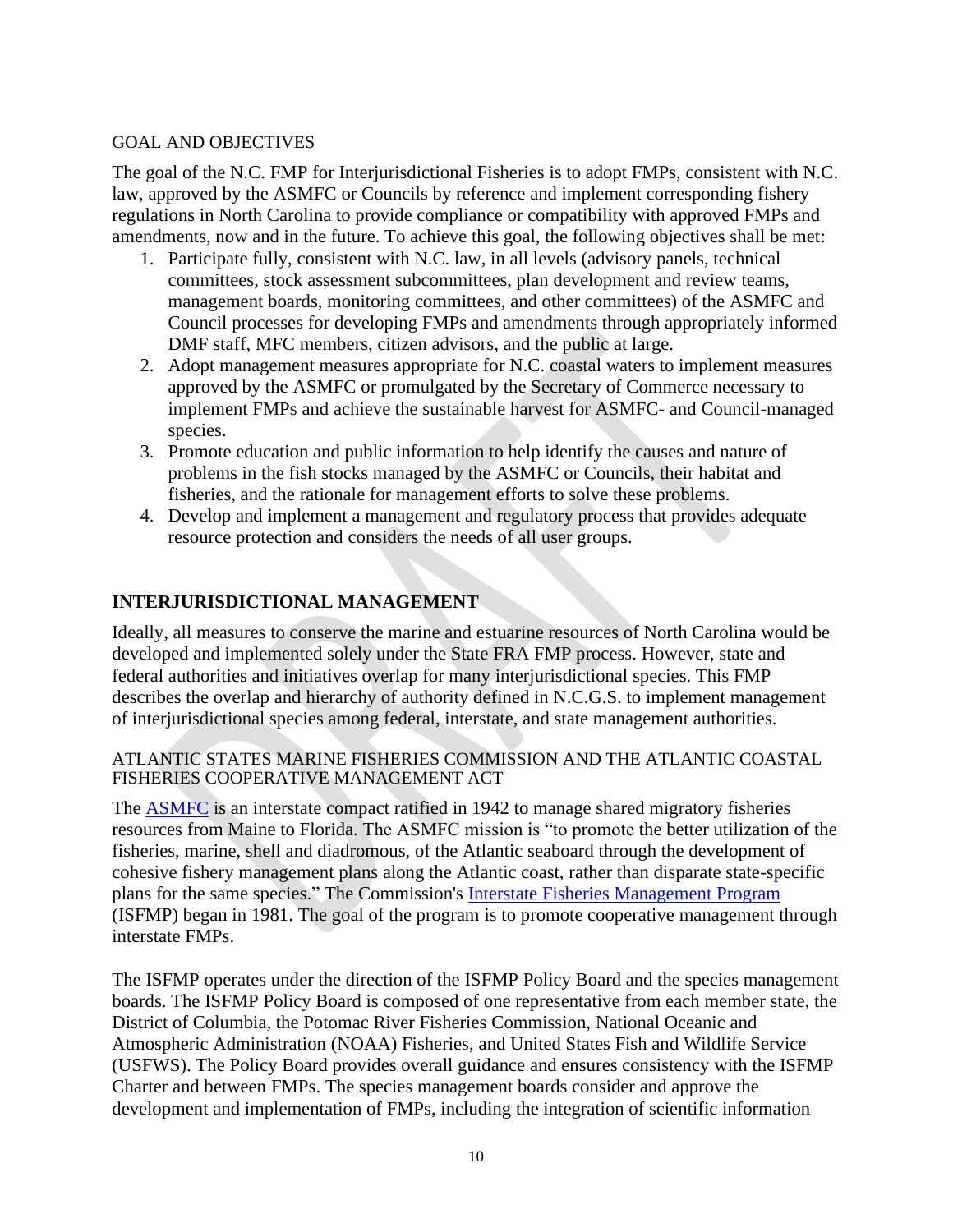and proposed management measures. In this process, the species management boards primarily rely on input from five main sources – species technical committees, plan development teams, plan review teams, the Law Enforcement Committee, and species advisory panels. North Carolina and the DMF have staff and citizens who serve as members of ASMFC management boards, various committees and teams, and advisory panels. The DMF Director, along with legislative and gubernatorial appointees, are the voting members on the ASMFC, with DMF staff and citizen advisors representing the scientific, environmental, commercial, and recreational interests of North Carolina.

In 1993, Congress enacted the **ACFCMA** which mandates all Atlantic states implement coastal FMPs (for fisheries within three nautical miles from shore) adopted by the ASMFC to safeguard the future of Atlantic coastal fisheries in the best interest of both the fishermen and the nation. The ACFCMA expanded and altered the powers and purposes of the ASMFC. The ASMFC was required by Congress to establish and implement fisheries management for migratory fish stocks along the Atlantic coast that had historically been state controlled. In so doing, the ASMFC exercises the sovereignty of the United States, rather than the collective power of the compact states. The ACFCMA also expanded the ASMFC jurisdiction to include conservation of the marine environment to assure the availability of coastal fisheries resources on a long-term basis.

### FEDERAL REGIONAL FISHERY MANAGEMENT COUNCILS AND THE MAGNUSON-STEVENS FISHERY CONSERVATION AND MANAGEMENT ACT

The 2006 reauthorization of the [MSA](https://www.fisheries.noaa.gov/resource/document/magnuson-stevens-fishery-conservation-and-management-act) maintains the establishment of the federal Councils to "exercise sound judgment in the stewardship of fishery resources through the preparation, monitoring, and revision of Fishery Management Plans which will enable the States, the fishing industry, consumer and environmental organizations, and other interested persons to participate in, and advise on, the establishment and administration of such plans and which take into account the social and economic needs of the States." Jurisdiction of the Councils is for all fish within the EEZ and fishery management authority beyond the EEZ over anadromous species and Continental Shelf fishery resources. The MSA calls for FMPs to set catch levels to prevent overfishing, based on scientific advice, by 2010 for stocks subject to overfishing. The Councils shall "establish a mechanism for specifying annual catch limits in the plan (including a multiyear plan), implementing regulations, or annual specifications, at a level such that overfishing does not occur in the fishery, including measures to ensure accountability". Management measures must be prepared and implemented to end overfishing immediately within two years of notification. In 2013, Congress began the process of reauthorization of the existing MSA, which continues at the time of this writing.

The Councils are comprised of the state Division Director, or their designee, and obligatory and at-large positions appointed by the U.S. Secretary of Commerce. Like the ASMFC, the Councils appoint citizen advisors from states that have an interest in the specific fishery, to serve on advisory panels to assist in the development of FMPs. Due to its geographic position as a transition zone between northern and southern fish populations, North Carolina is a member of both the Mid-Atlantic and South Atlantic fishery management councils.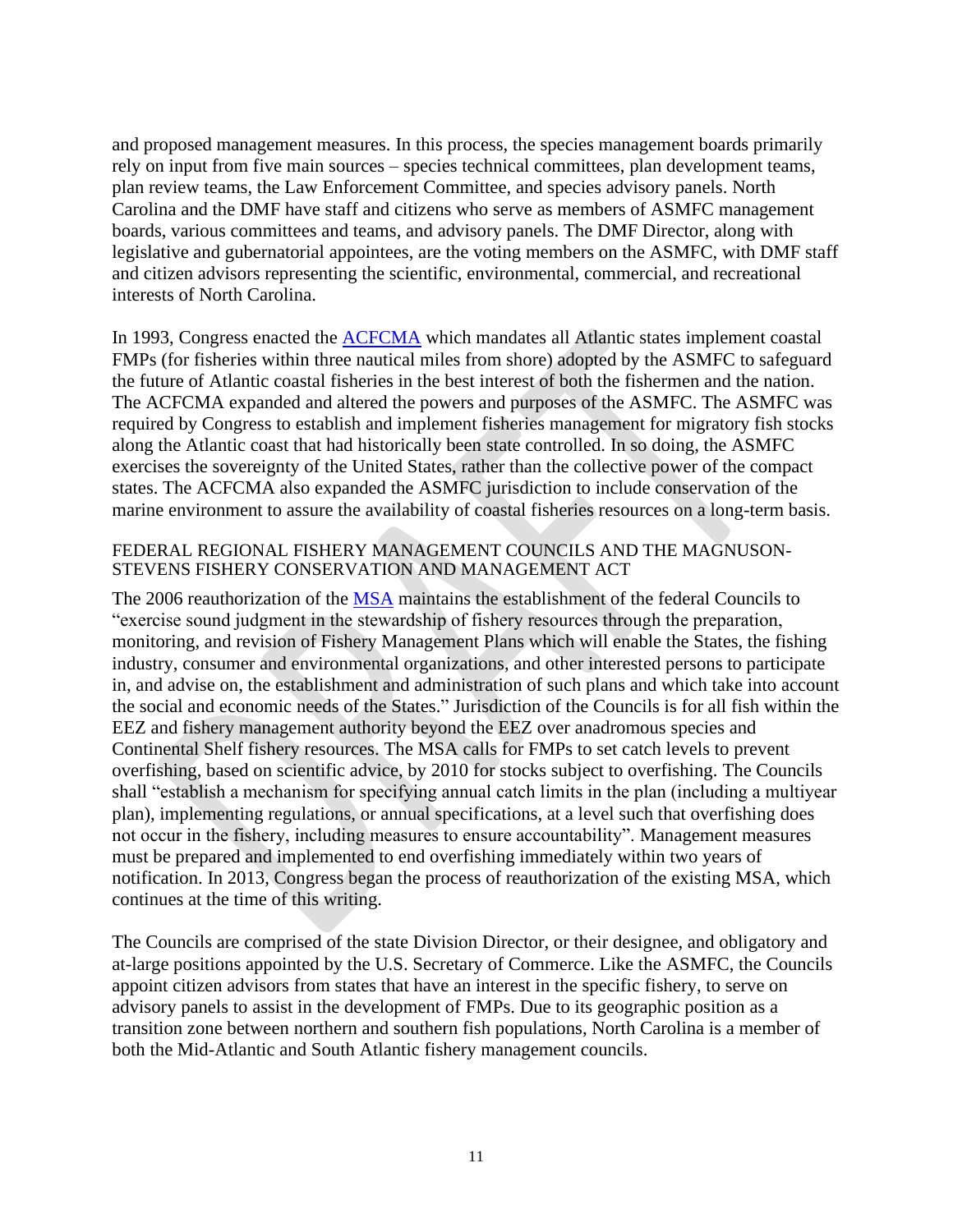### PROTECTED RESOURCES LAWS

N.C.G.S. §113-189 ensures the protection of migratory birds, marine mammals, sea turtles, and finfish by referencing the [Migratory Bird Treaty Act of 1918](https://www.fws.gov/birds/policies-and-regulations/laws-legislations/migratory-bird-treaty-act.php) (MBTA), the [Marine Mammal](https://www.fisheries.noaa.gov/topic/laws-policies#marine-mammal-protection-act)  [Protection Act of 1972](https://www.fisheries.noaa.gov/topic/laws-policies#marine-mammal-protection-act) (MMPA), and the [Endangered Species Act of 1973](https://www.fisheries.noaa.gov/national/endangered-species-conservation/endangered-species-act) (ESA). The N.C. FMP for Interjurisdictional Fisheries references ASMFC and Council FMPs to comply with these federal requirements. The MBTA, MMPA, and ESA take precedence when considering FMP management.

The MBTA was established by Congress in 1918. This Act implements four international conservation treaties which the United States entered into with Canada in 1916, Mexico in 1936, Japan in 1972, and Russia in 1976. The intent is to ensure sustainability of all protected migratory bird species. The MBTA prohibits the take of protected migratory bird species without authorization by the Department of the Interior USFWS. In 2004, the MBTA was amended to clarify that it only applies to migratory species native to the United States or its territories. The Service publishes [a list](https://www.fws.gov/birds/management/managed-species/migratory-bird-treaty-act-protected-species.php) of all nonnative, human-introduced bird species to which the MBTA does not apply.

The MMPA was established by Congress in December 1972. NOAA Fisheries is responsible for protecting whales, dolphins, porpoises, seals, and sea lions. The USFWS protects walrus, manatees, sea otters, and polar bears. The primary objectives of the MMPA are to conserve and recover marine mammal species. The MMPA prohibits marine mammals from being harassed, fed, hunted, captured, or killed, or the attempt to do so. The Marine Mammal Commission provides the science-based oversight of United States and foreign policies and federal agency actions addressing human impacts on marine mammals and their ecosystems. NOAA Fisheries, under a Memoranda of Agreement with other agencies, issues regulations, national policies, and guidance to promote efficiency and consistency in implementing the MMPA. All marine mammals are protected under the MMPA, but some are also protected under the ESA.

The ESA was enacted by Congress in 1973 "to provide a means whereby the ecosystems upon which endangered and threatened species depend may be conserved, (and) to provide a program for the conservation of such endangered species and threatened species." The ESA is a comprehensive act that covers many aspects of endangered species protection and management. The USFWS and the NOAA Fisheries Office of Protected Resources (OPR) share responsibility for implementing the provisions of the ESA. A species is considered "endangered" if it is in danger of extinction throughout all or a significant part of its range, and "threatened" if it is likely to become an endangered species within the foreseeable future.

The ESA prohibits the "take" of any listed species, which is defined as "to harass, harm, pursue, hunt, shoot, wound, kill, trap, capture or collect, or to attempt to engage in any such conduct." Exceptions are provided for in Sections 6, 7, and 10 of the ESA through permits specific to certain activities. Section 6 allows for cooperative agreements with States actively engaged in research and monitoring that directly benefits the conservation of listed species, Section 7 relates to interagency cooperation amongst federal agencies, while Section 10 allows for takes that are incidental to otherwise lawful activities, such as fishing.

There are two primary provisions to Section 7: 1) federal agencies shall further the goals of the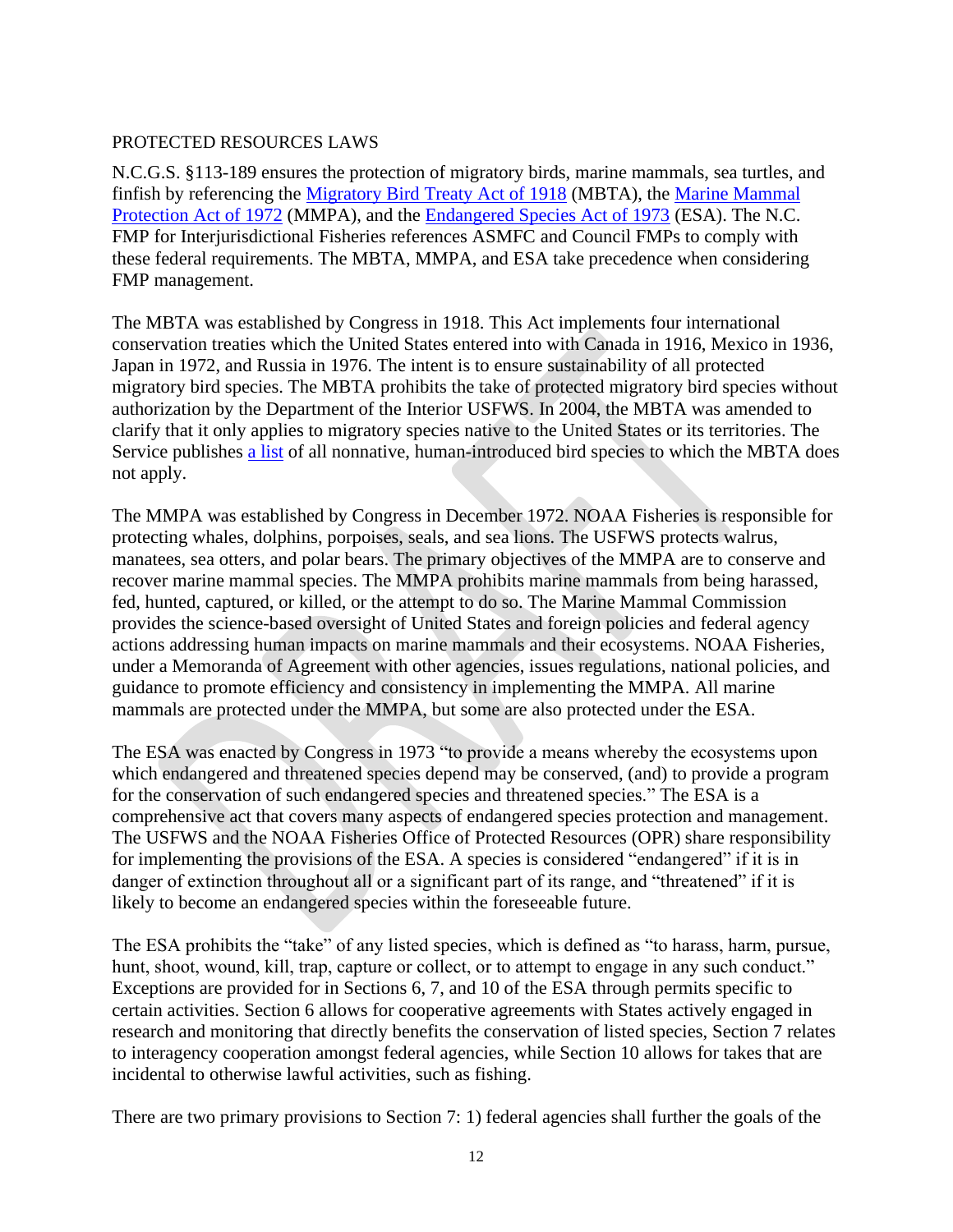ESA; and 2) federal agencies must consult with NOAA Fisheries or USFWS to ensure actions funded, authorized, or carried out will not jeopardize listed species or result in critical habitat alterations. Although this section relates to federal agencies, state projects can be impacted. Projects with federal authorization or funding are subject to Section 7 consultation. DMF has received biological opinions regarding Section 7 consultations on several grants which data is used for state, ASMFC, and federal FMPs.

Section 10 permits are an important tool, as they allow for a fishery to continue (under constraints and conditions) that would otherwise have to shut down. DMF has worked with NOAA Fisheries OPR in the development of Section 10 permits for inshore gill net and shrimp trawl fisheries. The permits have allowed for alternate management measures for the fisheries under an approved conservation plan designed to minimize impacts to endangered and threatened species.

The N.C. FMP for Interjurisdictional Fisheries must ensure that no inconsistencies in management strategies exist regarding the MBTA, MMPA, and ESA requirements for species managed under this FMP or species-specific N.C. FMPs. FMPs need to minimize activities that jeopardize the continued existence of an endangered or threatened species or result in the destruction or adverse modification of critical habitat. Protected resources requirements take precedence over any FMP management considerations.

# <span id="page-12-0"></span>**ASMFC AND COUNCILS FMP DEVELOPMENT**

The process for developing FMPs is similar at the ASMFC and Council levels, and in North Carolina as set by the FRA. The development of an FMP or amendment begins with a scoping process. This is the stage when issues are identified by the ASMFC or Councils with input from the public through public hearings. A public hearing document is produced by the plan development teams and the ASMFC or Councils. It contains management options aimed at rebuilding an overfished fishery or maintaining a sustainable fishery. After the scoping process, issues are discussed and included for additional analysis or rejected from further consideration. Proposed actions are reviewed by technical scientific committees to determine which alternatives achieve the conservation goals of the FMP.

A draft FMP or amendment is then developed by a species management board or Council committee and plan development team and taken out for public hearings (FMP development). Citizen advisory panels provide input during the scoping phase as well as prior to final action being taken. For ASMFC FMPs, public hearings may be held in the states that declare an interest in the fishery as well as online. For Council FMPs, public hearings are usually held in each representative state and/or online. At this point in the process, formal public comment is taken from individuals and organizations with an interest in the FMP. The ASMFC or Council reviews public comments and selects preferred alternatives. For FMPs developed by the ASMFC, final species management board approval is followed by final approval by the full Commission and enacted with no further comments accepted. Management measures contained in FMPs approved by the full ASMFC go to the individual states for implementation through each State's administrative process. Council-approved FMPs must be subsequently reviewed by NOAA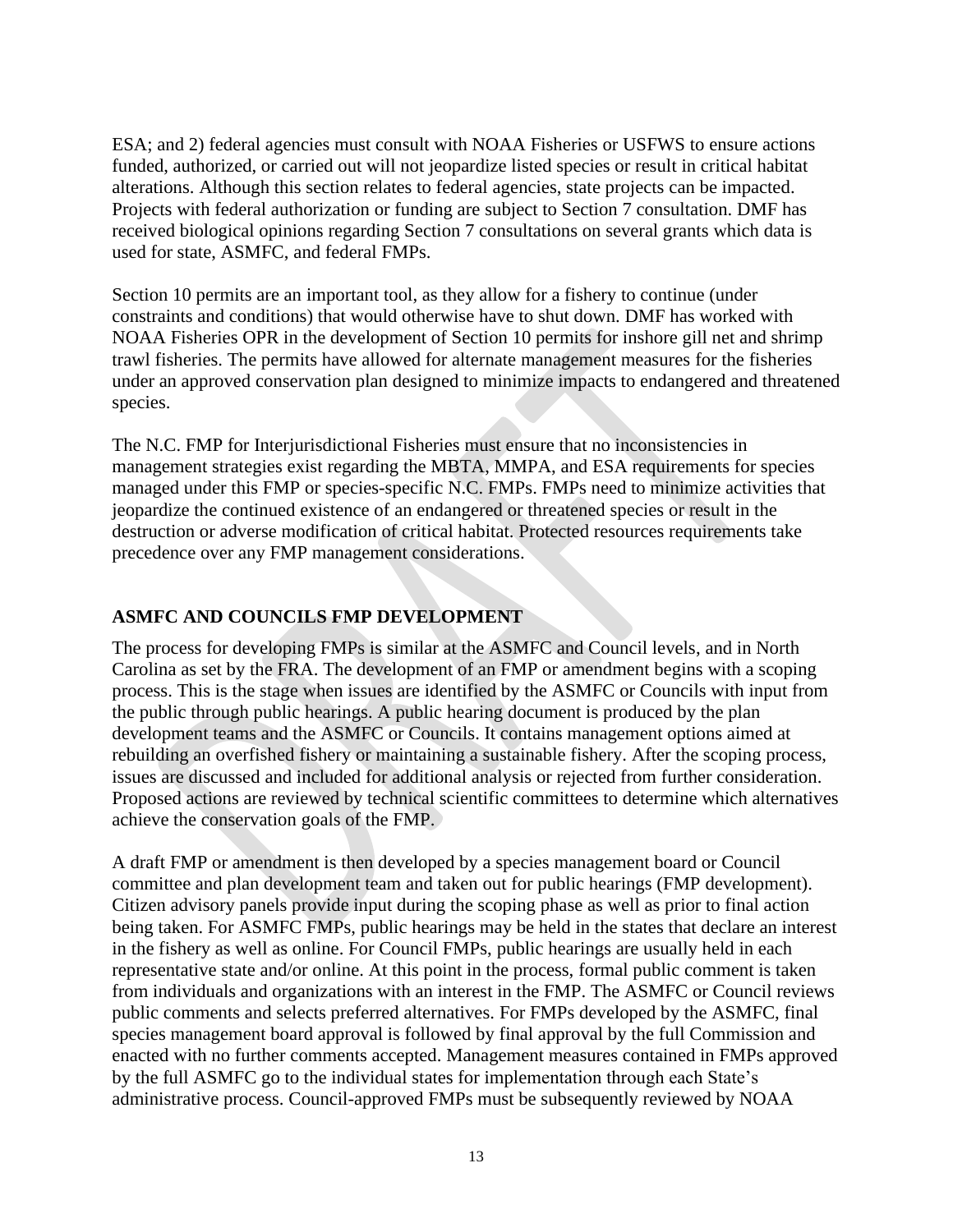Fisheries, published in the Federal Register for a public comment period as required under the National Environmental Policy Act (NEPA) and approved by the Secretary of Commerce. For FMPs developed by the Councils, comments are accepted again after the proposed rule to implement management changes is published by the Secretary of Commerce.

An abbreviated process for implementing a defined set of management changes that does not require scoping is available for both the ASMFC and Councils. For ASMFC FMPs, a defined set of management changes and abbreviated process are outlined in each FMP's "adaptive management" section, and the public instrument used to describe the changes under consideration is called an "addendum." Similarly, for Council FMPs, both the management changes and abbreviated process are outlined in each FMP's "framework procedure," and the public instrument used to describe the changes under consideration is called a "framework amendment" or "regulatory amendment." For both ASMFC and Council FMPs, the suite of management changes allowed under this abbreviated process usually includes such items as size limits, recreational bag limits, commercial trip limits, closed seasons and quotas. For ASMFC FMPs, an addendum is noticed for a 30-day public comment period, and states may request a public hearing be conducted in their jurisdictions or online during that timeframe. For Council FMPs, a 30-day comment period on the proposed rule to implement management changes is noticed; unlike the full amendment process, there is no accompanying comment period on the amendment document itself. However, Councils will accept public comment on a regulatory amendment as part of their normal public comment process during and between Council meetings.

Finally, as part of the ISFMP under the ASMFC process, states and jurisdictions are allowed to implement management measures more restrictive than those required for compliance with an interstate FMP but may not be less restrictive than the minimum standards.

## <span id="page-13-0"></span>**COORDINATION OF FMP DEVELOPMENT WITH THE N.C. MARINE FISHERIES COMMISSION**

Numerous individuals from member states are involved in the development of interjurisdictional FMPs; however, there is a need for specific roles to be identified for the DMF and the MFC to ensure that both are well-informed on the issues surrounding the development and approval of these ASMFC and federal plans.

In order to facilitate information exchange, the MFC is informed at their quarterly business meetings of ASMFC and federal Councils' activities. Copies of scoping documents, ASMFC or Council meeting summary memoranda, annual compliance reports, implementation plans, Public Information Brochures (PIBs), and all other pertinent documents are made available. The DMF MFC Liaison office staff is responsible for circulating documents to the MFC.

The MFC may refer any of these materials to its advisory committees for review. The MFC may also recommend additional alternatives appropriate for committee review and feedback. The DMF submits comments from the MFC to the appropriate management agency as part of the public input process. The DMF MFC Liaison office staff provides resulting documents, notices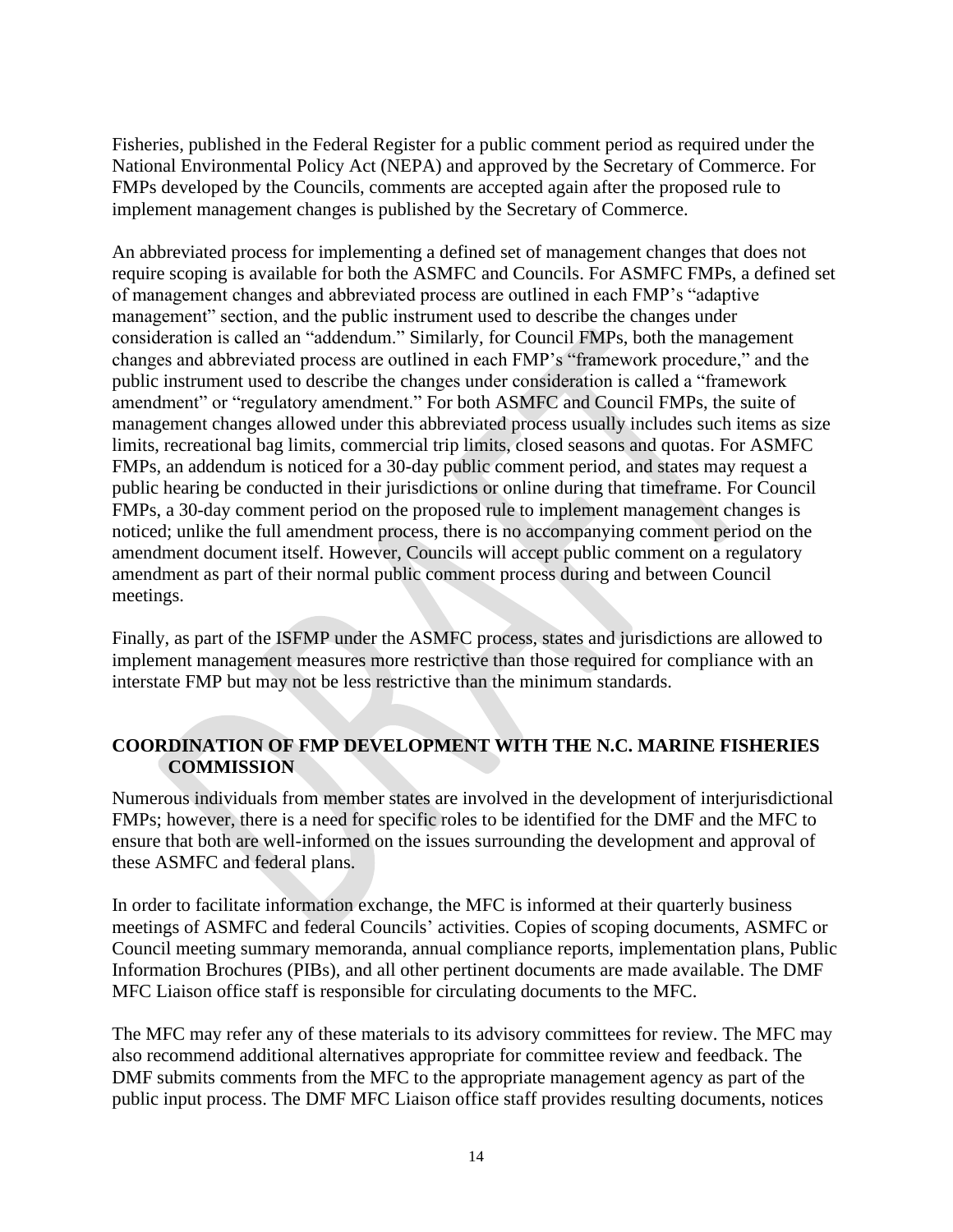of hearings, notices of final actions, and proposed rules to the MFC for review. Also, the DMF Public Information Officer forwards announcements regarding relevant ASMFC and Council issues to stakeholders via email distribution lists.

## <span id="page-14-0"></span>**IMPLEMENTATION OF COMMISSION AND COUNCIL FMPS**

Federal law requires that the conservation management actions approved through an ASMFC or Council FMP be implemented by the State of North Carolina. Both the ACFCMA and the MSA contain measures that may be taken by the federal government should actions be taken, or fail to be taken, that will substantially and adversely affect the carrying out of such FMPs. Through the N.C. FMP for Interjurisdictional Fisheries, the MFC adopts management measures appropriate for North Carolina as the minimum standards for the management unit species or species group. This includes compliance requirements of ASMFC plans. As an example, the ASMFC Black Drum FMP required all states with a declared interest in the species to have established a maximum possession limit and minimum size limit of at least 12 inches by January 1, 2014, and to have increased the minimum size limit to no less than 14 inches by January 1, 2016.

If necessary, prior to MFC action, the DMF Director may implement any approved management measure by proclamation as authorized by MFC rule 15A NCAC 03M .0512. Per G.S. 113- 221.1, there are three required elements that establish proclamation authority. The MFC must authorize the DMF Director the ability to issue a proclamation, there must be a particular rule in place, and the rule must be affected by a variable condition. If ASMFC- or Council-managed species continues to be subject to variable conditions, it will continue to be managed via proclamation authority to keep pace with the changes; this has been in practice with the N.C. FMP for Interjurisdictional Fisheries since the 2008 Amendment. Should conditions become stable, the MFC may consider rulemaking.

The N.C. FMP for Interjurisdictional Fisheries does not restrict the State of North Carolina or the MFC from implementing additional measures deemed appropriate by the best available information and in the best interest of the fisheries resources of North Carolina. The four species in Table 1 that also have N.C.-specific FMPs illustrate this point. The State FMP process provides N.C. citizens consideration of the stock condition, enhanced public involvement, and direct authority of the MFC to implement management strategies. Also, G.S. 150B-19.1 sets forth the principles of rulemaking to require that FMP rules, when appropriate, "shall be based on sound, reasonably available scientific, technical, economic, and other relevant information" and does not place an undue burden upon those persons or entities who must comply with the management action. The following brief overview of the four species with dual N.C. FMPs describes the specific conditions that prompted development of each individual N.C. FMP.

## Striped Bass

Atlantic striped bass abundance from North Carolina to Maine declined dramatically in the late 1970s. Because of the historical importance of striped bass to both the commercial and recreational sectors throughout the entire region, as well as the interjurisdictional migratory behavior of striped bass, the U.S. Congress passed the [Atlantic Striped Bass Conservation Act –](http://uscode.house.gov/statutes/pl/98/613.pdf) [P.L. 98-613 on October 31, 1984.](http://uscode.house.gov/statutes/pl/98/613.pdf) The historical act established a unique state-based, federally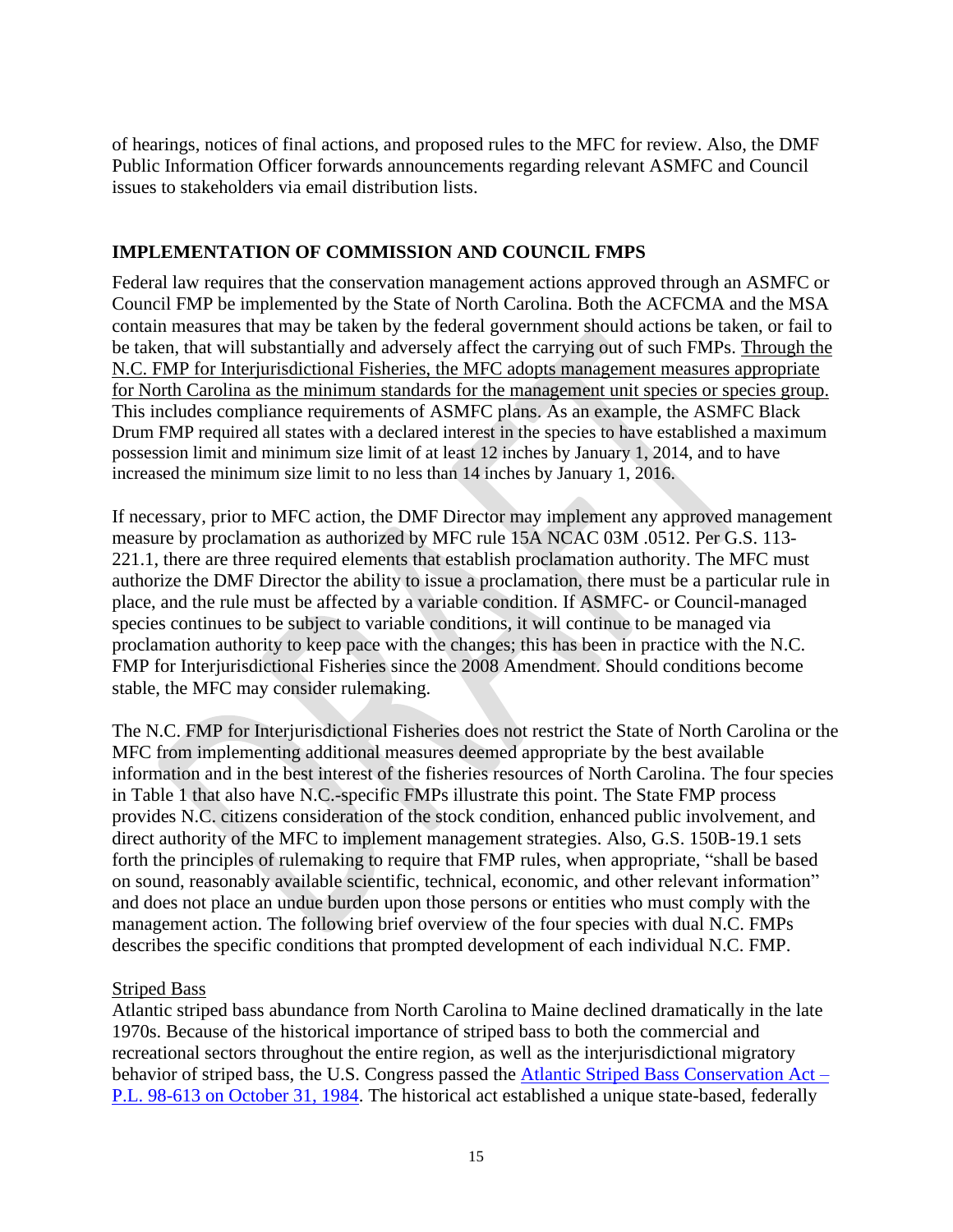backed management scheme; however, it only applied to Atlantic Ocean migratory stocks, not the N.C. riverine native stocks.

The MFC and the N.C. Wildlife Resources Commission (WRC) in cooperation with USFWS implemented a Memorandum of Agreement in 1990 to address management of striped bass in the Albemarle Sound and Roanoke River (covered by the Atlantic Striped Bass Conservation Act). The original Estuarine Striped Bass FMP was approved by the MFC in 1994 and aimed to continue recovery of the Albemarle/Roanoke stock, which at the time was at historically low levels of abundance and was experiencing chronic spawning failures. For the first time, this comprehensive plan addressed the management of all estuarine stocks of striped bass in the State. The plan also satisfied the recommendation contained in the 1992 U.S. Fish and Wildlife Service Report to Congress for the North Carolina Striped Bass Study that such a plan be prepared. The N.C. Estuarine Striped Bass FMP conformed to the requirements in the N.C. FRA of 1997 to fully address management for all N.C. estuarine stocks and was approved in 2004.

### River Herring

The ASMFC Interstate FMP for Shad and River Herring was initially approved in 1985. The FMP included greater biological monitoring and reporting requirements for river herring and recommended that existing management regimes be maintained or strengthened. Amendment 2 requires states and jurisdictions to develop sustainable fishery management plans (SFMPs) in order to harvest river herring in commercial and/or recreational fisheries after January 2012. Since North Carolina does not allow the harvest of river herring, an SFMP is not required at this time. Concern over continued reductions in both landings and juvenile survey values led to seasonal closures and harvest quotas in the early 1990s and adoption of the N.C. River Herring FMP in 2000 to comprehensively manage the fishery in state waters.

#### Red Drum

The red drum stocks in North Carolina were classified as stressed-declining in the 1997 DMF Stock Status Report and based on initial MFC FMP Guidelines, red drum were given high priority for immediate FMP development. The guidelines also provided for a provisional plan required within 90 days of a listing of stressed-declining in the DMF Stock Status Report. Interim measures were implemented in October 1998 to prevent further decline in the status of the red drum stocks and the MFC initiated the N.C. Red Drum FMP, completed in March 2001. At that time, the MFC determined additional state measures were crucial to protect a large year class of 14- to 15-inch red drum and to move toward reaching the SAFMC goal of 40 percent spawning potential ratio (SPR) and an overfishing definition of 30 percent SPR.

Prior to implementation of interim measures in 1998, red drum along the Atlantic coast were already managed jointly by the ASMFC and the SAFMC. The SAFMC Red Drum FMP was developed and passed in 1990 and adopted as Amendment 1 to the ASMFC Red Drum FMP. This joint FMP stated that intense fishing mortality on juvenile red drum in state waters was resulting in reduced recruitment to the adult spawning stock. Management measures in place prior to October 1998 were the result of these plans. The N.C. Red Drum FMP proceeded because measures taken as part of the ASMFC/SAFMC plan had been inadequate to prevent overfishing on the stock and no plan was in place for further action. The N.C. Red Drum FMP adopted the 30 percent overfishing and 40 percent target used in the ASMFC/SAFMC plans.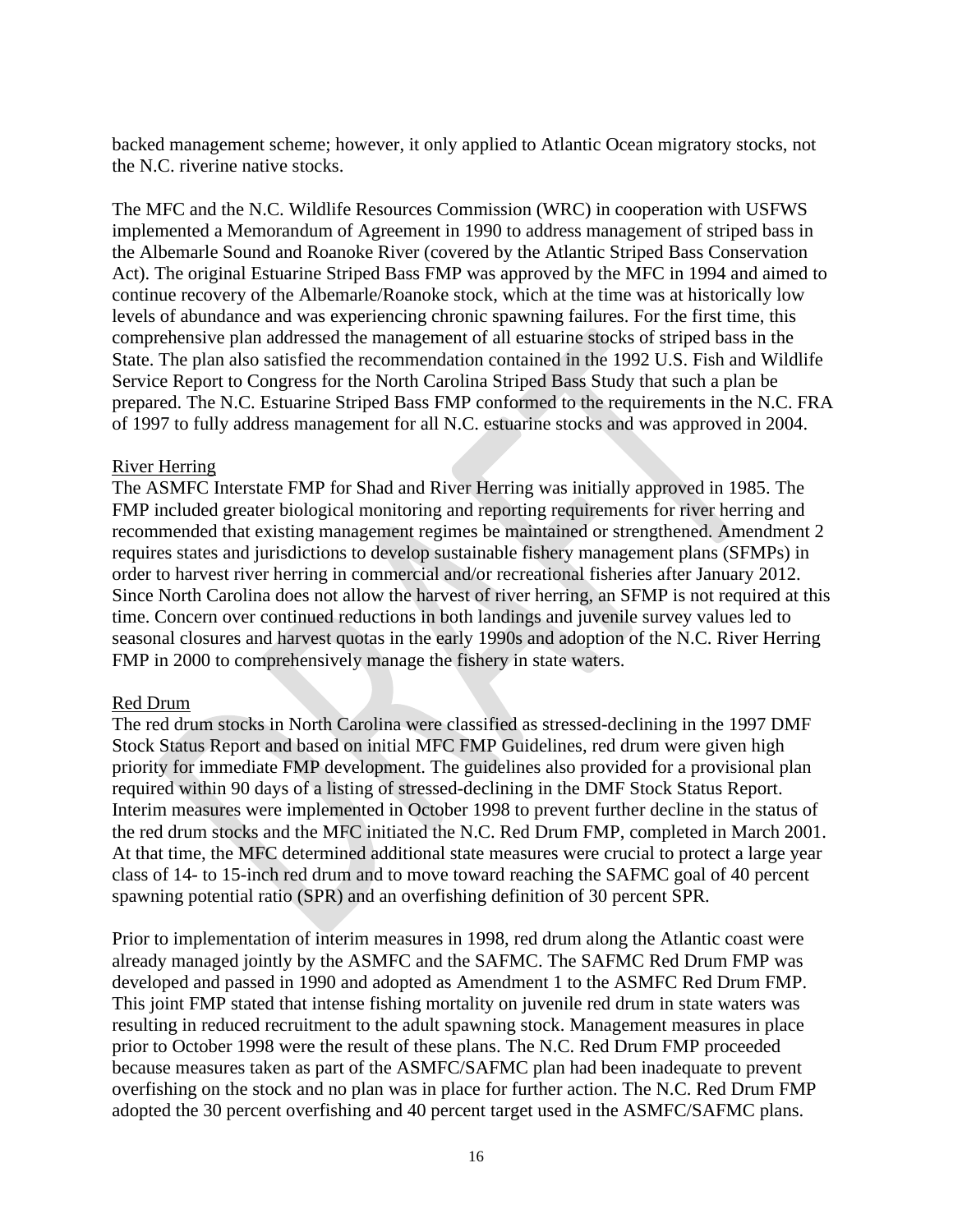In 1999, the SAFMC recommended management authority for red drum be transferred fully to the states and managed by the ASMFC. This recommendation was in part due to the inability to determine the overfished status, and therefore stock rebuilding targets and schedules, as required under the revised Sustainable Fisheries Act of 1996. The transfer necessitated the development of an amendment to the interstate ASMFC FMP to include the provisions of the ACFCMA. ASFMC adopted Amendment 2 to the Red Drum FMP in June 2002 (ASMFC 2002), which serves as the current management plan for this species. Amendment 2 to the ASMFC FMP maintains the 30 percent overfishing and 40 percent target for SPR.

### Spotted Seatrout

Spotted seatrout are managed with guidance provided by the ASMFC Omnibus Amendment to the Interstate ASMFC FMPs for Spanish Mackerel, Spot, Spotted Seatrout. While North Carolina complies with the ASMFC spotted seatrout minimum size limit for both recreational and commercial sectors and has adopted the 20% SPR threshold, a separate N.C. Spotted Seatrout FMP was developed to fully address the status of the stock through the State stock assessment process and to ensure long-term sustainability for the spotted seatrout stock in North Carolina.

For species managed by both a species-specific N.C. FMP and the N.C. FMP for Interjurisdictional Fisheries, measures implemented to maintain compliance with an ASMFC or Council FMP are documented through a revision to the corresponding species-specific N.C. FMP. Changes in management strategies are documented in an information paper that is part of the FMP. The information paper provides the rationale agreed to by the DMF and the MFC for change in management under existing adaptive management authority. Adaptive management measures implemented by the revision shall be considered in the next review to the specific N.C. FMP.

It is important to note that significant DMF resources are invested to create and review State FMPs. Plan development takes upwards of two years, and the rulemaking process under the Administrative Procedure Act (N.C.G.S. 150B) adds additional time. Consideration of a mechanism for "retiring" a State FMP when the corresponding ASMFC or federal FMP adequately includes all elements that would be addressed under a State plan is addressed in Appendix 1: Simplify Management of Interjurisdictional Managed Species.

Should management actions be approved by the ASMFC or Councils that fail to meet legislative requirements or are deemed contrary to the best interest of the resources or fishermen of the State of North Carolina, the MFC may challenge those restrictions, realizing the implications of noncompliance will substantially and adversely affect the carrying out of an FMP. A majority vote of the MFC would be required to go out of compliance with an ASMFC FMP or to not complement the management measures contained in a Council FMP in state waters. For ASMFC FMPs, a determination of non-compliance for North Carolina would be forwarded to the Secretary of Commerce. If the Secretary determines that the measures the state failed to implement and enforce are necessary for conservation, a moratorium for the fishery in question is imposed within the waters of the non-complying state. Enforcement of the moratorium is by federal agents and the United States Coast Guard. For the Council FMPs, the Secretary of